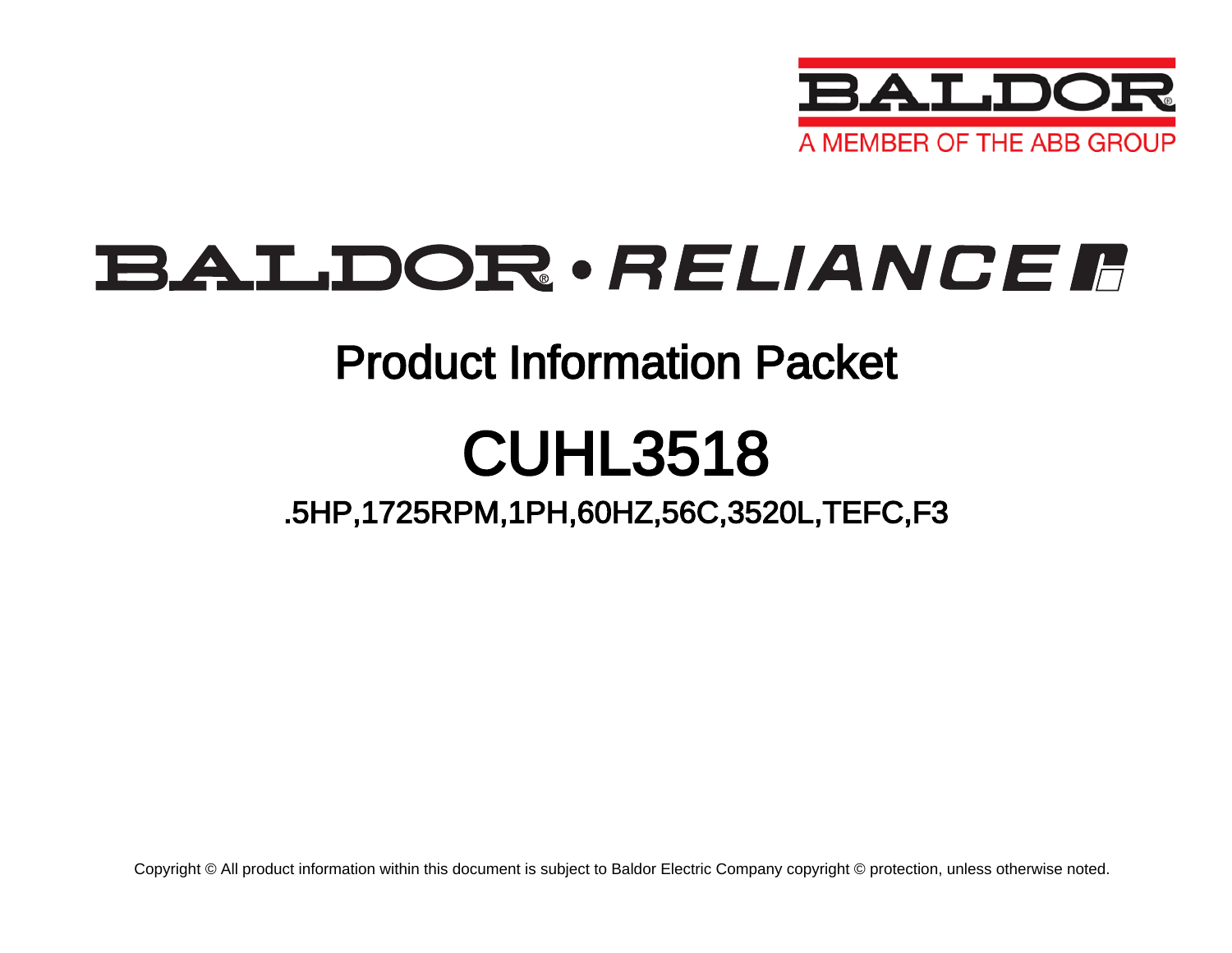#### BALDOR · RELIANCE F Product Information Packet: CUHL3518 - .5HP,1725RPM,1PH,60HZ,56C,3520L,TEFC,F3

| <b>Part Detail</b> |             |                     |                |             |          |                      |            |  |  |
|--------------------|-------------|---------------------|----------------|-------------|----------|----------------------|------------|--|--|
| Revision:          |             | Status:             | PRD/A          | Change #:   |          | Proprietary:         | No         |  |  |
| Type:              | <b>AC</b>   | Prod. Type:         | 3520L          | Elec. Spec: | 35WGN406 | CD Diagram:          | CD0001     |  |  |
| Enclosure:         | <b>TEFC</b> | Mfg Plant:          |                | Mech. Spec: | 35X061   | Layout:              | 35LYX061   |  |  |
| Frame:             | 56C         | Mounting:           | F <sub>3</sub> | Poles:      | 04       | <b>Created Date:</b> | 09-17-2012 |  |  |
| Base:              | <b>RG</b>   | <b>Rotation:</b>    | R              | Insulation: |          | Eff. Date:           | 06-10-2016 |  |  |
| Leads:             | 6#18        | <b>Replaced By:</b> |                |             |          |                      |            |  |  |
| Literature:        |             | Elec. Diagram:      |                |             |          |                      |            |  |  |

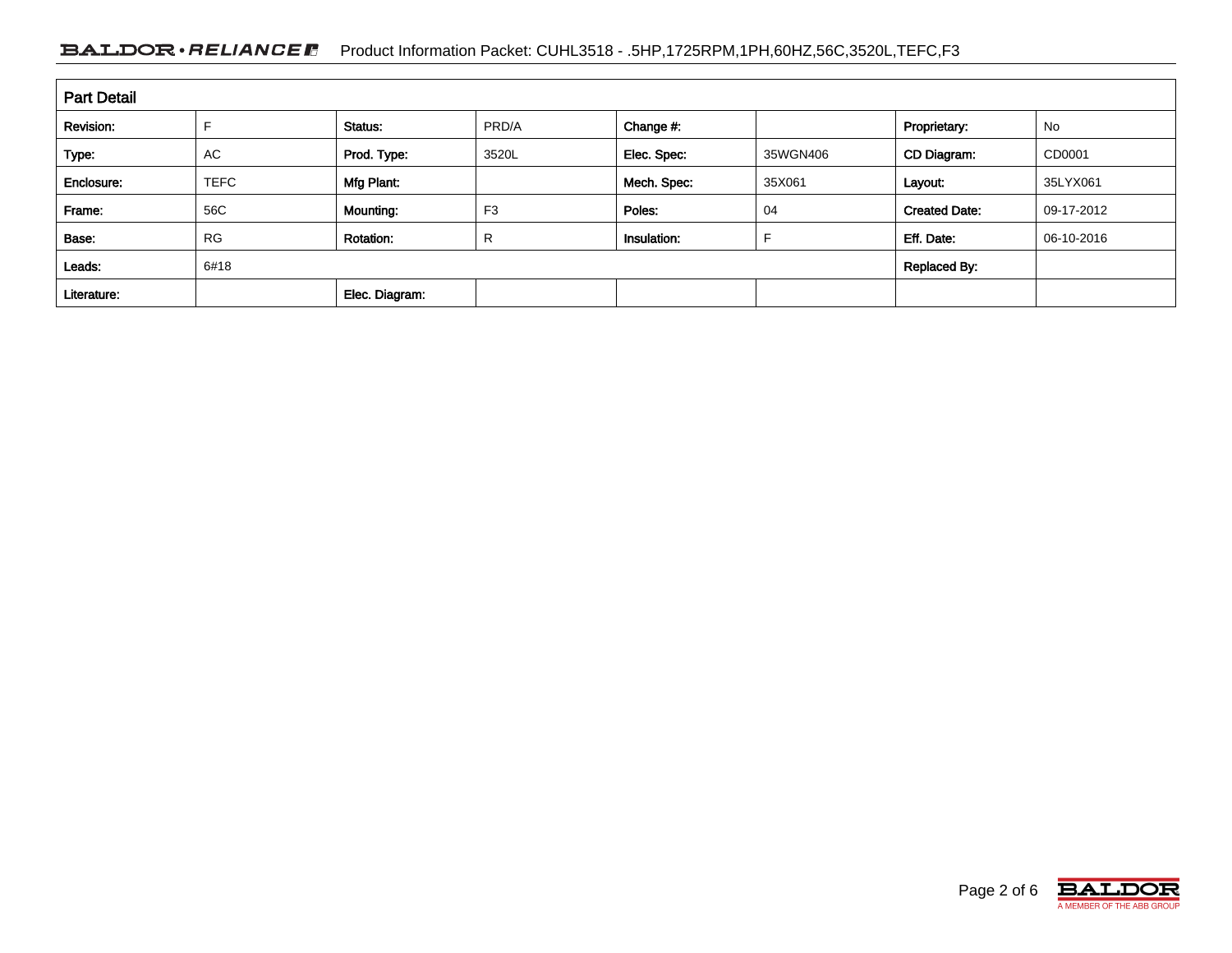#### BALDOR · RELIANCE F Product Information Packet: CUHL3518 - .5HP,1725RPM,1PH,60HZ,56C,3520L,TEFC,F3

| Nameplate NP1372L |                     |    |                |       |  |      |  |  |  |
|-------------------|---------------------|----|----------------|-------|--|------|--|--|--|
|                   | CAT.NO. CUHL3518    |    |                |       |  |      |  |  |  |
|                   | SPEC. 35X061N406G1  |    |                |       |  |      |  |  |  |
|                   | $HP \, .5$          |    |                |       |  |      |  |  |  |
|                   | VOLTS 115/208-230   |    |                |       |  |      |  |  |  |
|                   | AMP 7.4/3.5-3.7     |    |                |       |  |      |  |  |  |
|                   | <b>RPM</b> 1725     |    |                |       |  |      |  |  |  |
| $FRAME$ 56C       |                     |    | $HZ$ 60        |       |  | PH 1 |  |  |  |
| SER.F. 1.15       |                     |    | CODE M         | DES N |  | CL F |  |  |  |
| NEMA-NOM-EFF 68   |                     |    | $PF$ 65        |       |  |      |  |  |  |
|                   | RATING 40C AMB-CONT |    |                |       |  |      |  |  |  |
| CC                |                     |    | USABLE AT 208V |       |  |      |  |  |  |
|                   | $DE$ 6205           |    | ODE 6203       |       |  |      |  |  |  |
| <b>ENCL</b> TEFC  |                     | SN |                |       |  |      |  |  |  |
|                   | IP44                |    |                |       |  |      |  |  |  |

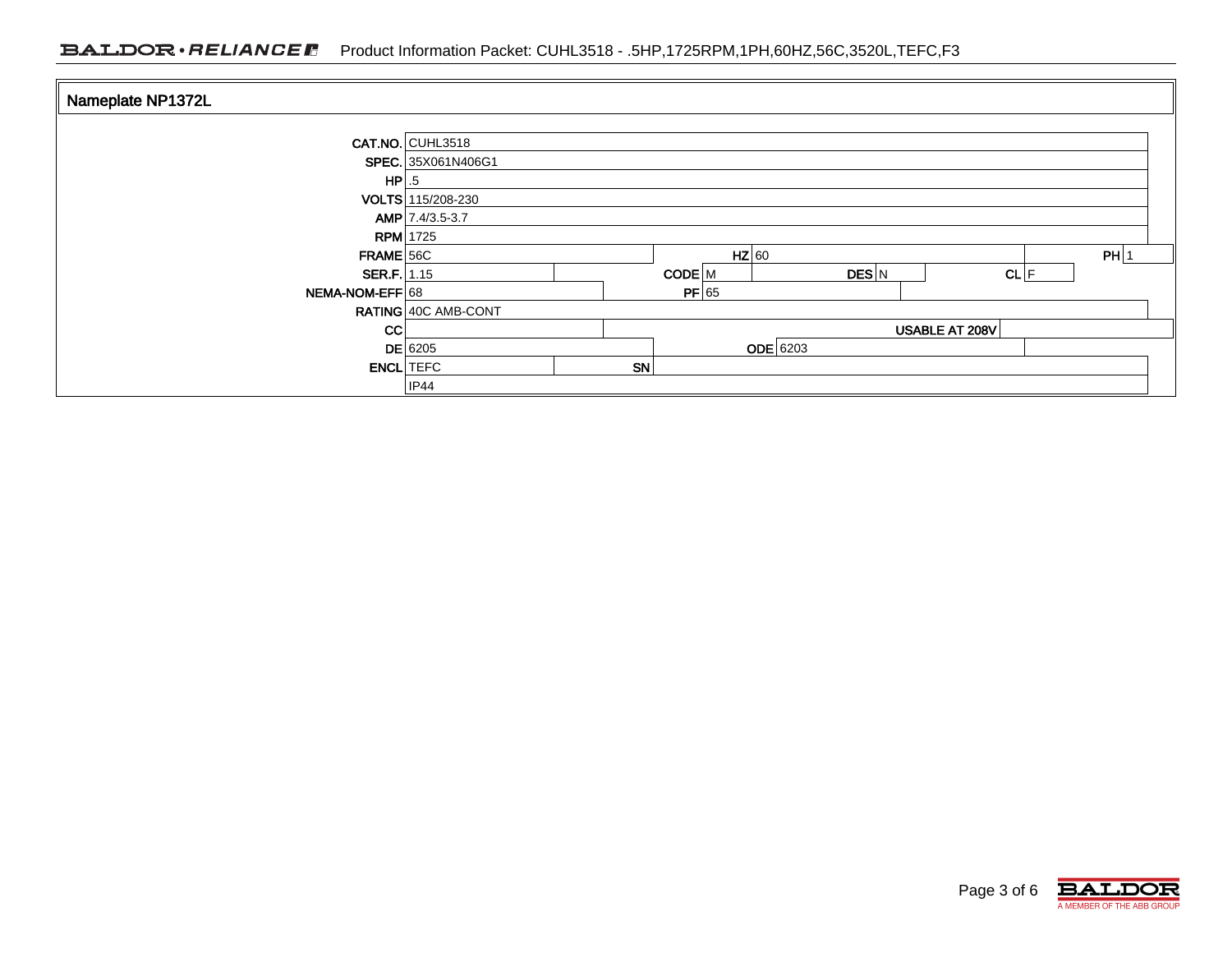#### **AC Induction Motor Performance Data**

Record # 39785 - Typical performance - not guaranteed values

| <b>Winding: 35WGN406-R003</b> |              |                 | <b>Type: 3520L</b>                              | <b>Enclosure: TEFC</b>  |                                                |  |  |
|-------------------------------|--------------|-----------------|-------------------------------------------------|-------------------------|------------------------------------------------|--|--|
| Nameplate Data                |              |                 | 230 V, 60 Hz:<br><b>High Voltage Connection</b> |                         |                                                |  |  |
| Rated Output (HP)             | $.5\,$       |                 | <b>Full Load Torque</b>                         | 1.51 LB-FT              |                                                |  |  |
| <b>Volts</b>                  | 115/208-230  |                 | <b>Start Configuration</b>                      | direct on line          |                                                |  |  |
| <b>Full Load Amps</b>         |              | $7.4/3.5 - 3.7$ |                                                 | <b>Breakdown Torque</b> | 4.62 LB-FT                                     |  |  |
| R.P.M.                        | 1725         |                 |                                                 | Pull-up Torque          | 3.69 LB-FT                                     |  |  |
| Hz                            | 60           | Phase           |                                                 | Locked-rotor Torque     | 5.49 LB-FT                                     |  |  |
| NEMA Design Code              | N            | <b>KVA Code</b> | M                                               | <b>Starting Current</b> | 22.6 A                                         |  |  |
| Service Factor (S.F.)         |              | 1.15            |                                                 | No-load Current         | 2.89 A                                         |  |  |
| NEMA Nom. Eff.                | 68           | Power Factor    | 65                                              | Line-line Res. @ 25°C   | $4.0781$ $\Omega$ A Ph<br>$2.4038 \Omega$ B Ph |  |  |
| <b>Rating - Duty</b>          | 40C AMB-CONT |                 | Temp. Rise @ Rated Load                         | $67^{\circ}$ C          |                                                |  |  |
| S.F. Amps                     |              |                 |                                                 | Temp. Rise @ S.F. Load  | $75^{\circ}$ C                                 |  |  |

#### Load Characteristics 230 V, 60 Hz, 0.5 HP

| % of Rated Load   | 25     | 50   | 75     | 100    | 125    | 150    | 9 P<br> |
|-------------------|--------|------|--------|--------|--------|--------|---------|
| Power Factor      | 34     | 46   | 56     | 65     | 74     | 76     | 69      |
| <b>Efficiency</b> | 41.6   | 57.1 | 64.6   | 68     | 69     | 69     | 68.6    |
| Speed             | 1783.2 | 1772 | 1759.8 | 1745.9 | 1730.5 | 1714.5 | 1737    |
| ∣Line amperes     | 2.95   | 3.09 | 3.35   | 3.69   | 4.1    | 4.61   | 3.94    |

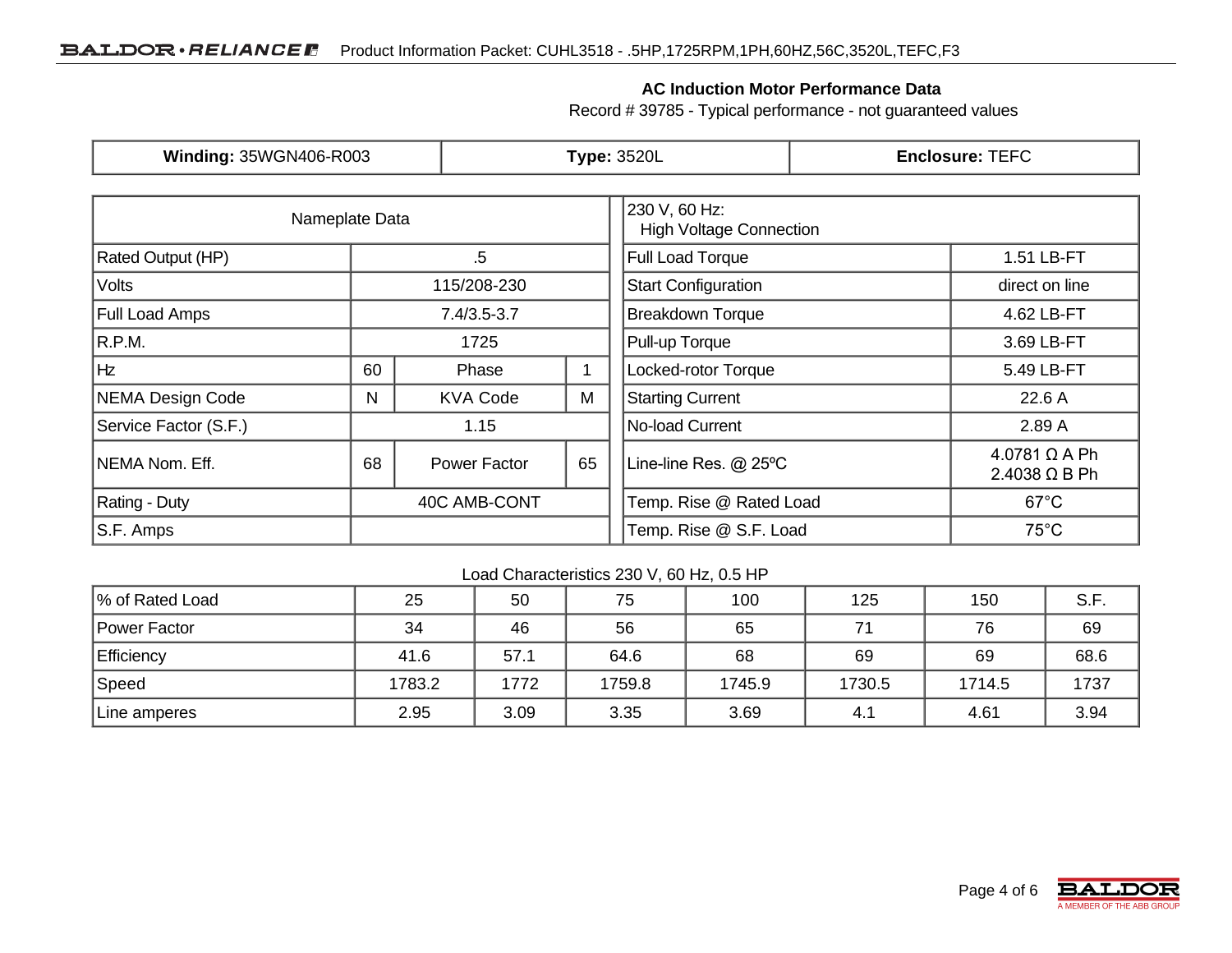

Performance Graph at 230V, 60Hz, 0.5HP Typical performance - Not guaranteed values

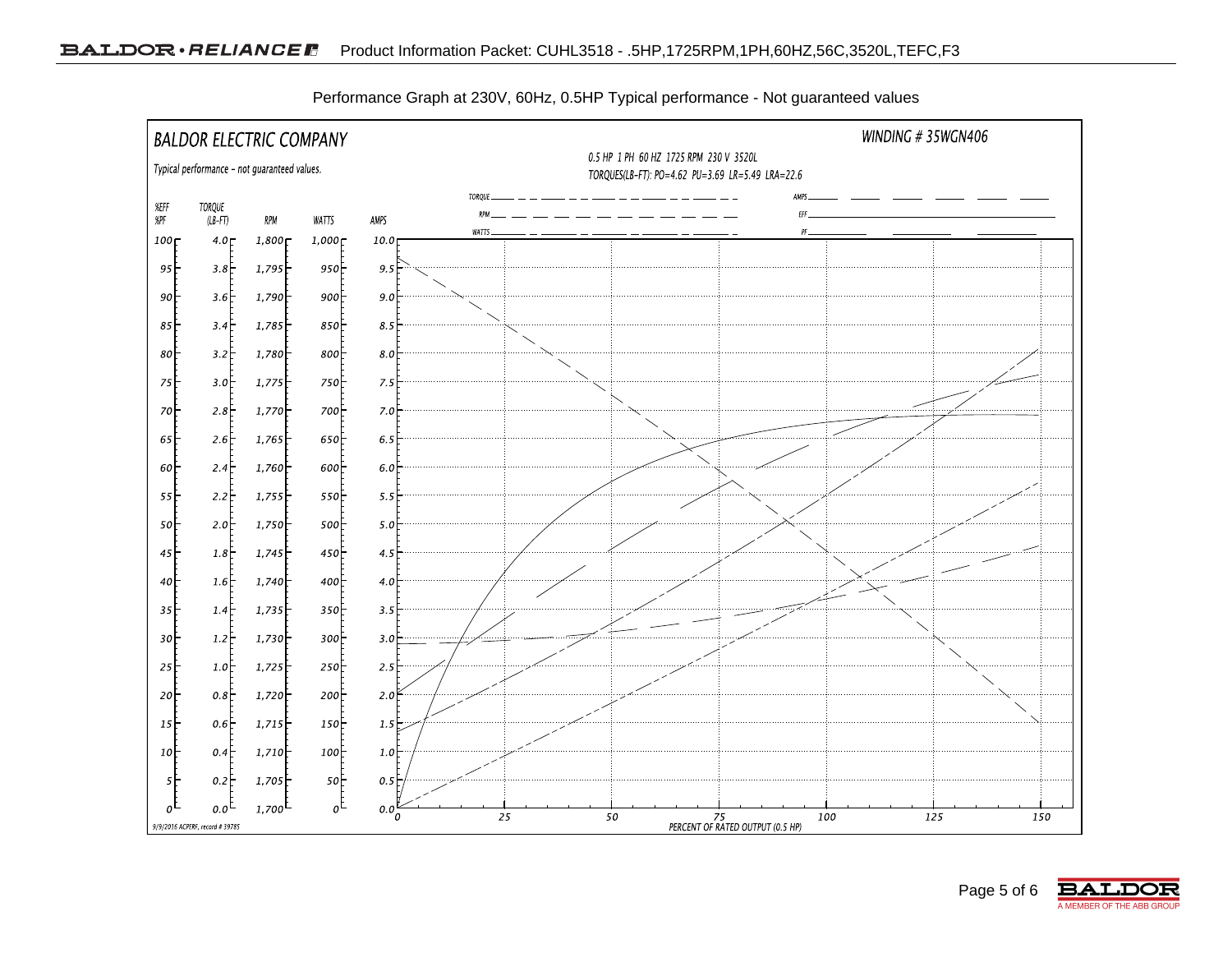